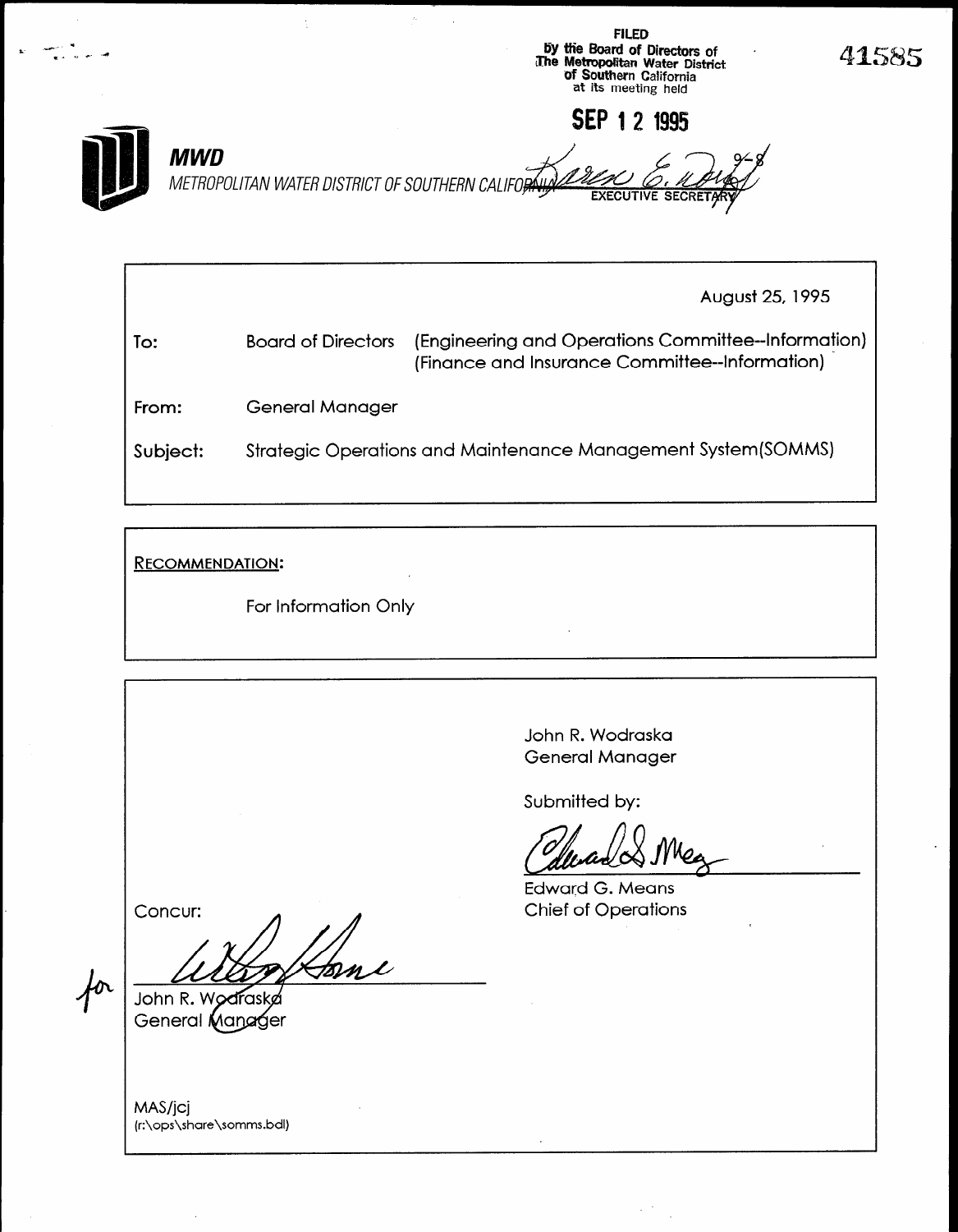\*

m

### EXECUTIVE SUMMARY:

At its September 1994 meeting, your Board approved capital funding under Appropriations Nos. 696 and 099, totaling \$1,027,400, for the SOMMS pilot project. This project will implement and evaluate an integrated computerized maintenance management system. In December of 1994, the SOMMS Project Team established a Software User Requirement Team to develop specific user requirements for the SOMMS Program software, and in February of 1995, the Request for Proposal (RFP) was advertised. After an evaluation of four software vendors' responses, the team recommended to the SOMMS Steering Committee that the District purchase MAXIM0 from Project Software and Development Inc. (PSDI) at a cost of \$109,213 for the SOMMS pilot project.

### DETAILED REPORT:

The Project Team recommended pilot sites at the Riverside Branch at the Henry J. Mills Filtration Plant and the Construction Services Branch garage at Lake Mathews. Pilot site implementation will be started by December 1995 and continue through the first quarter of 1996. Once fully implemented, the system will be tested for approximately six months to ensure that it meets all identified requirements. Presently, the SOMMS Project team is determining the necessary steps to convert, map, and integrate existing data into the MAXIM0 software. Other tasks include out of box testing of the software, and testing interfaces with other District systems, including Oracle Financials, People Soft, Engineering drawing files, and the Health, Safety , and Environmental System. Future tasks include employee training, evaluation of the pilot project, and planning for full implementation.

The project is under budget and on time. Currently, of the budgeted \$1,027,285, \$192,385 has been spent to start the Automation activities of the project, of which the Conceptual Design, Project Plan, and System Requirements (RFP) deliverables have been completed. The remaining \$834,900 will purchase the software and fund pilot site implementation and employee training.

ago, Pariji (1993-1993) (1993-199

. '. '. :

 $\sim$  ,  $\sim$ \_ \_\_\_ :-,; -- .: : :. ,: ~ I

- . . ,. \_

c 1: ^ \_